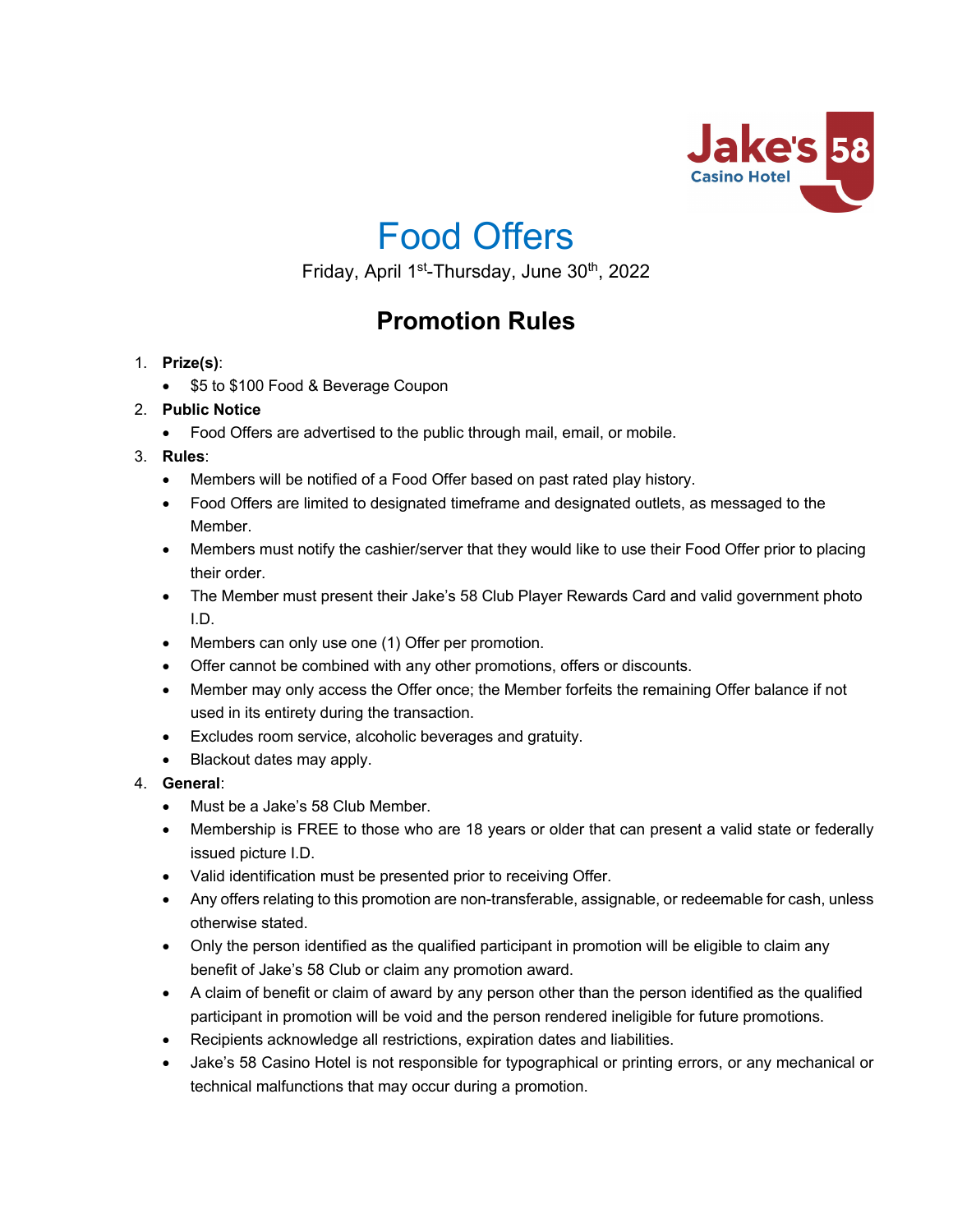- Promotion information can be obtained at the Jake's 58 Club Player Rewards Booth and jakes58.com.
- Any person attempting to defraud or in any way tamper with the promotion mechanics and/or implementation will be declared ineligible and may be prosecuted to the full extent of the law.
- Jake's 58 Casino Hotel reserves the right to make changes in the rules of this promotion, facilitate manually, or cancel all or any part of it and not award any offer for any reason at any time without prior notice.
- Jake's 58 Casino Hotel reserves the right to delay promotion engagement due to unforeseeable issues until such time as the promotion may proceed.

#### 5. **Eligibility**:

• Based on trackable activity. The following persons or categories of persons are not eligible to participate: employees of Jake's 58 Casino Hotel and its subsidiaries and affiliates, people key licensed or employed by the New York State Gaming Commission; vendors directly associated with this contest, their subsidiaries, affiliates and agencies, and any immediate family members residing in the same household of any of the foregoing individuals. Any licensee, registrant, contractor, subcontractor, consultant, officer, or employee of a contractor, subcontractor, licensee, registrant or consultant, that is directly involved in the operation or observation of New York State video gaming or New York State video gaming drawings or the processing of New York State video gaming prize claims or payments. All federal, state and local rules and regulations apply. Void where prohibited or restricted by law. Participants are responsible to ensure that his or her Jake's 58 Club card is properly inserted into the card reader. By participating in this promotion, participants agree to abide by all terms of these official rules.

#### 6. **Limit of Participation**:

• By participating in promotion, participants agree to abide by all terms of these official rules. Jake's 58 Casino Hotel, their respective affiliates, subsidiaries, parent corporations, and their respective officers, directors, shareholders, employees and agents are not responsible for any late, lost, incorrect, misdirected or inaccurate entry information; human error; technical malfunctions; failures, omission, interruption, deletion or defect of any telephone network, computer on-line system, computer equipment, servers, providers, software or satellite transmission, including any injury or damage to participant or any other person relating to or resulting from participation in this promotion. Furthermore, neither sponsors nor any of the aforementioned are responsible for theft, tampering, destruction or unauthorized access to, or alteration of, applications, data processing that is processed late, incorrectly or is incomplete or lost due to computer or electronic malfunction; printing or other errors; or any combination thereof. False and/or deceptive entries or acts shall render participants ineligible. Promotional offer materials that have been tampered with or altered are void.

#### 7. **Terms and Conditions**:

• This promotion is subject to all applicable federal, state and local laws. By participating, guests agree to be bound by these Official Rules and the decisions of Jake's 58 Casino Hotel and waive any right to claim ambiguity in the promotion or these Official Rules.

# 8. **Liability**:

• Participants also agree to release, discharge, indemnify, and hold harmless the Sponsor, vendors associated with this promotion and the respective officers and employees of these entities, from and against any claims, damages or liability due to any injuries, damages or losses to any person